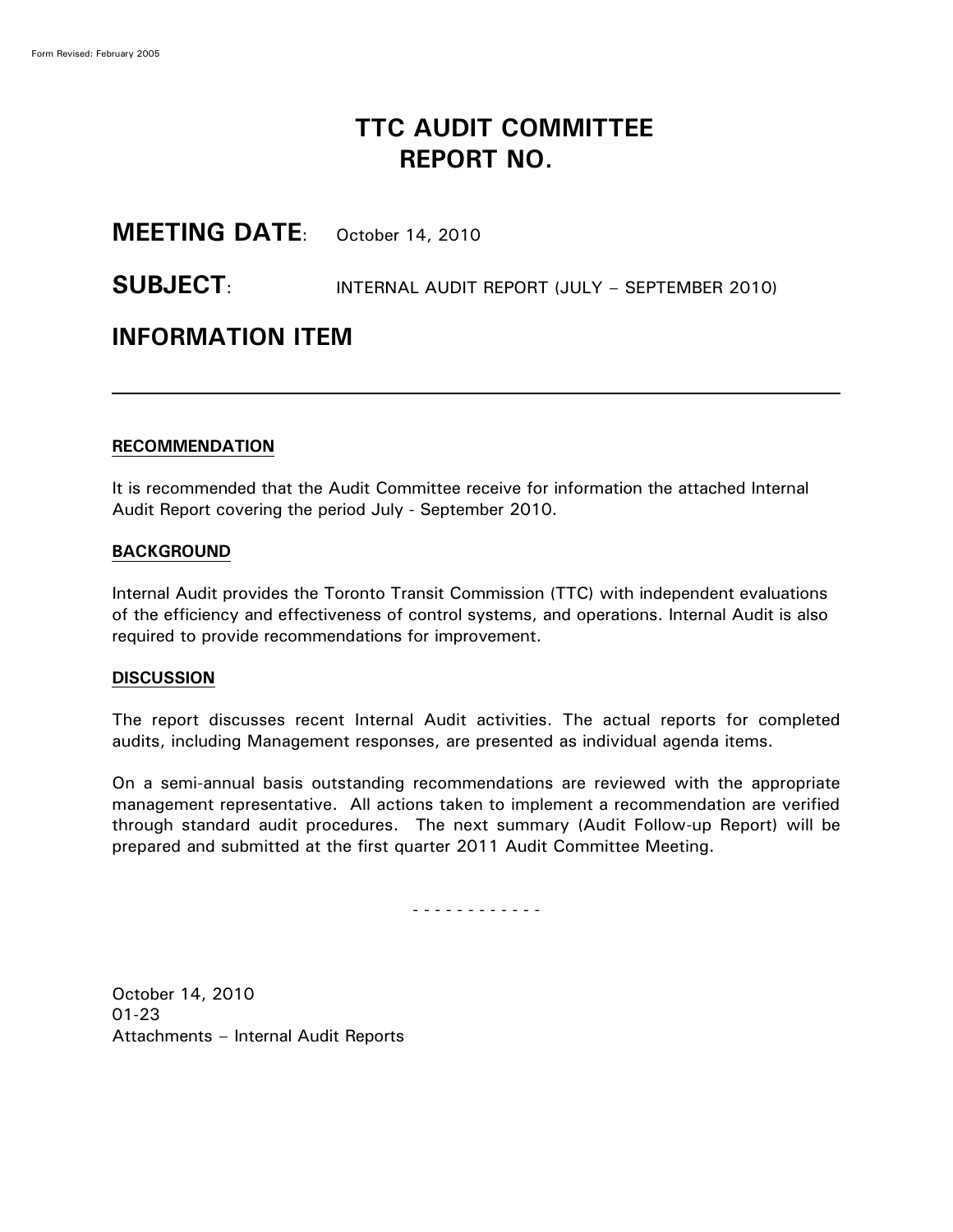# **INTERNAL AUDIT REPORT**

**Covering Period:**

<sup>3</sup>*B***JULY – SEPTEMBER 2010**

**CONTACT: Richard G. Beecroft Chief Auditor (416) 393-3691**

**OCTOBER 2010**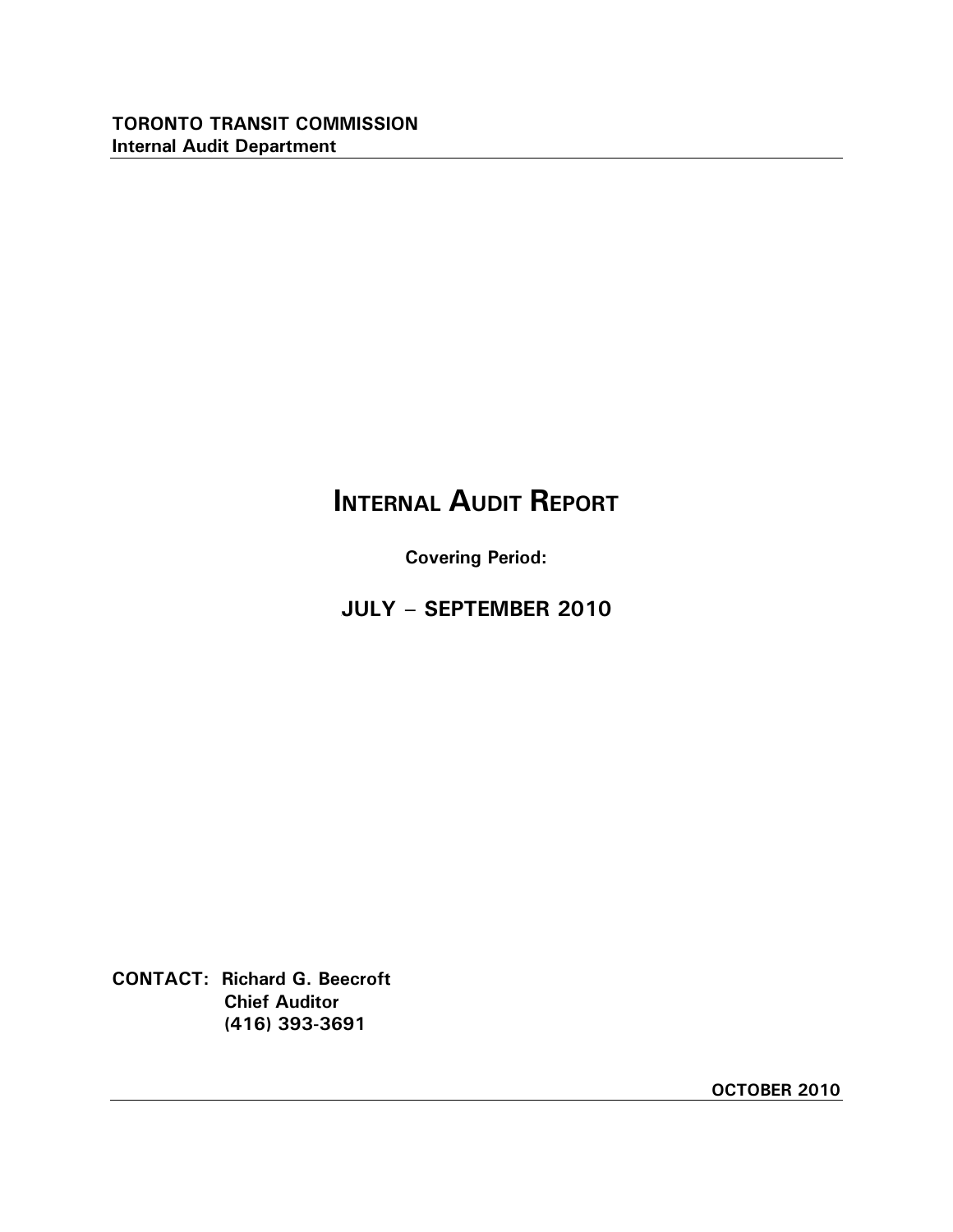# **TABLE OF CONTENTS**

## Page No.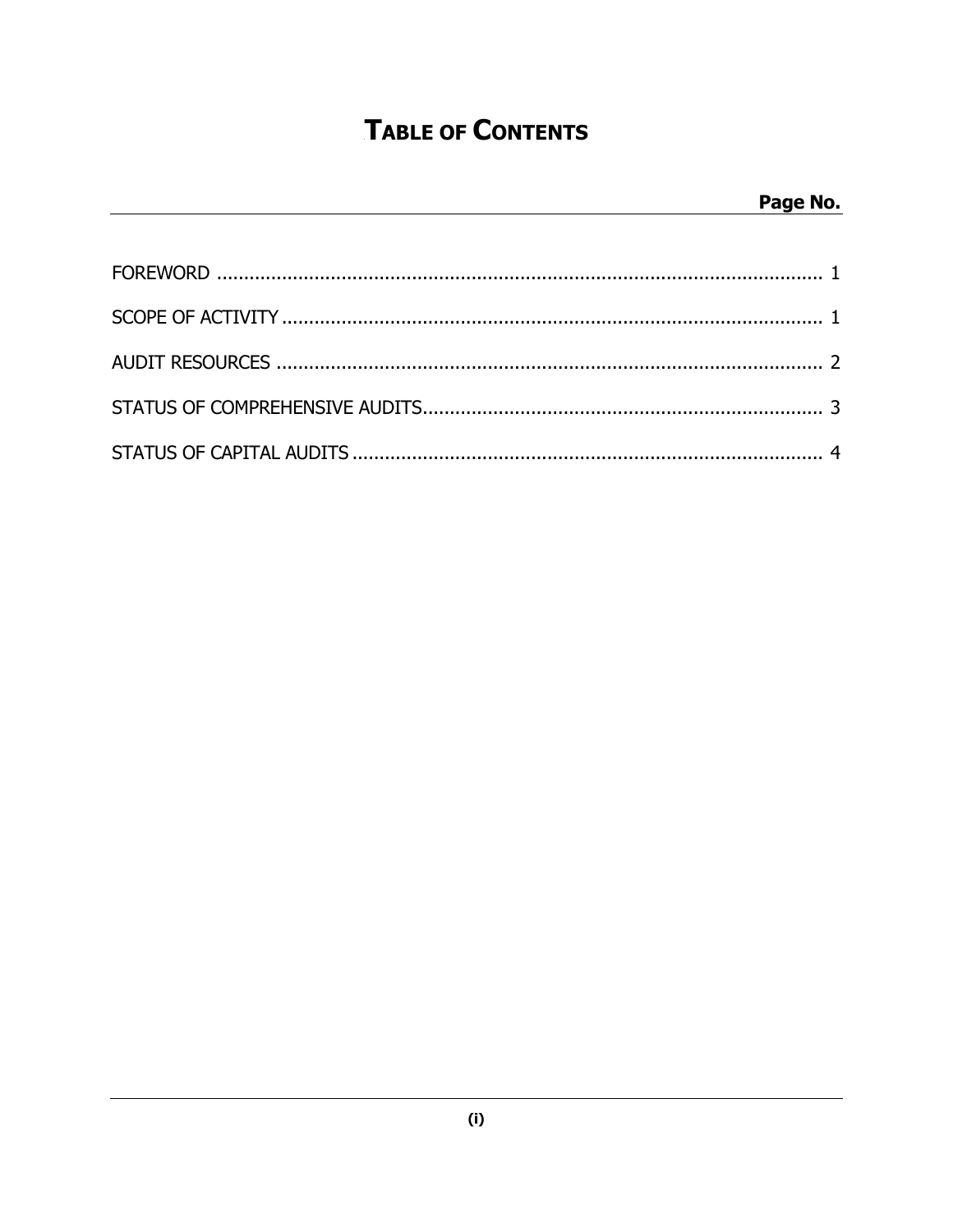### <sup>1</sup>*B***FOREWORD**

The Internal Audit Department provides the Toronto Transit Commission (TTC) with independent evaluations of risk, and assessments on the effectiveness of control systems, quality of performance, and efficiency of operations.

### <sup>2</sup>*B***SCOPE OF ACTIVITY**

Audits are planned based on the application of risk factors such as: assets at risk, prior audit results, formality and compliance, handling of cash, impact on operations, information system indicators including the complexity of computerization involved, and the systems' contribution to decision-making. The results are documented in the Audit Plan which is approved annually by the Audit Committee.

The Internal Audit Department carries out the following activities in accordance with its mandate:

- Comprehensive Audits to assess control systems and the achievement of value-formoney in operational areas.
- Capital Audits to review project expenditures to verify the accuracy of amounts claimed for work completed.
- Special Requests to address areas of immediate concern or exposure as identified by Management's request.
- System Development Reviews to provide input to system development and other technology projects.

This report covers the main audit activities from July - September 2010.

In this period, the following audits were completed and are included as Audit Committee Agenda Items:

| <b>Comprehensive:</b> |  | <b>Track and Structure Department - Signals Section</b> |  |
|-----------------------|--|---------------------------------------------------------|--|
|-----------------------|--|---------------------------------------------------------|--|

- **Capital Audits: • Kipling Station Improvements**
	- **• On-Grade Paving Rehabilitation Program**
	- **Roofing Rehabilitation Program** $\bullet$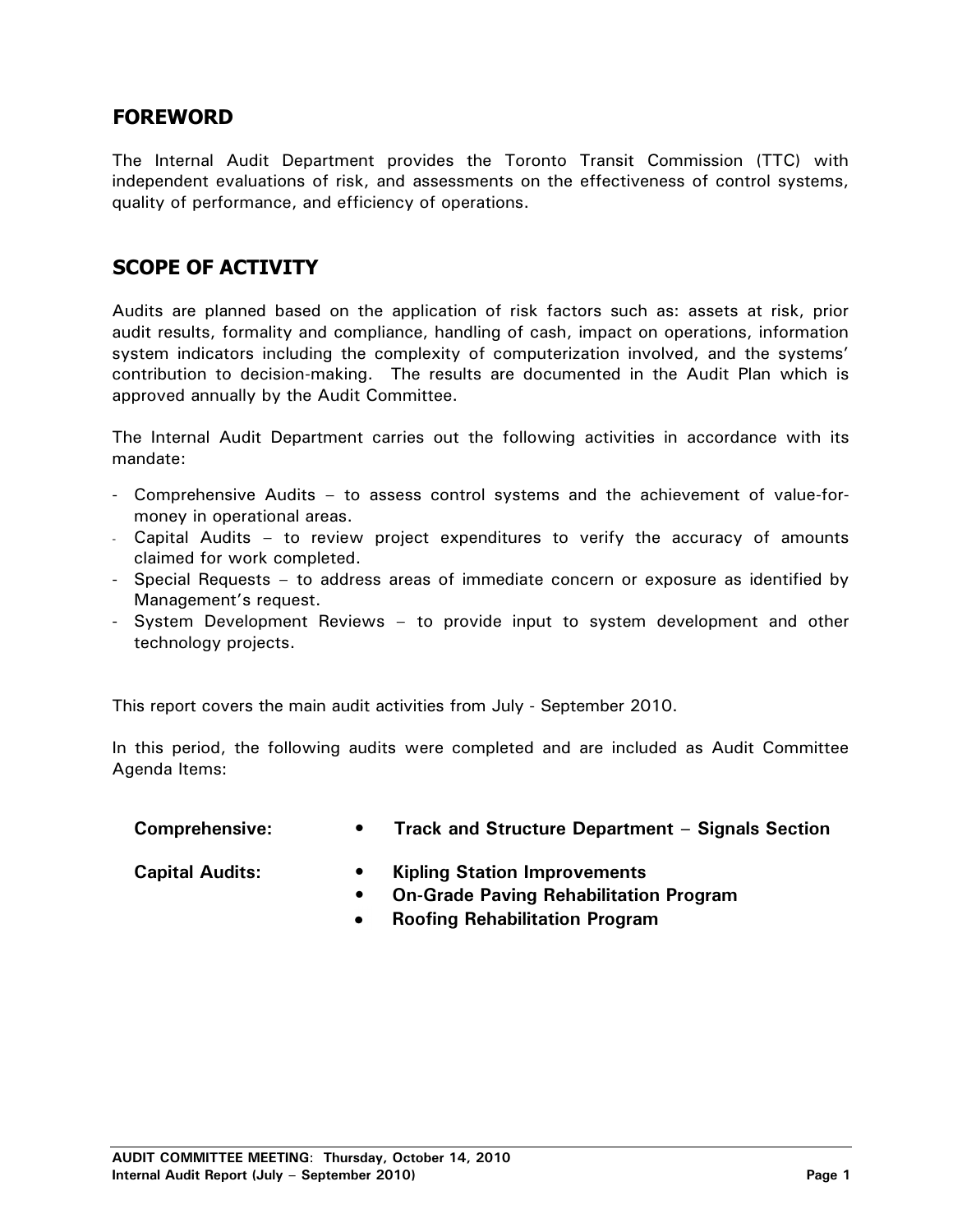## **AUDIT RESOURCES**

The distribution of audit resources for the current reporting period (July – September 2010) is portrayed in the chart below:

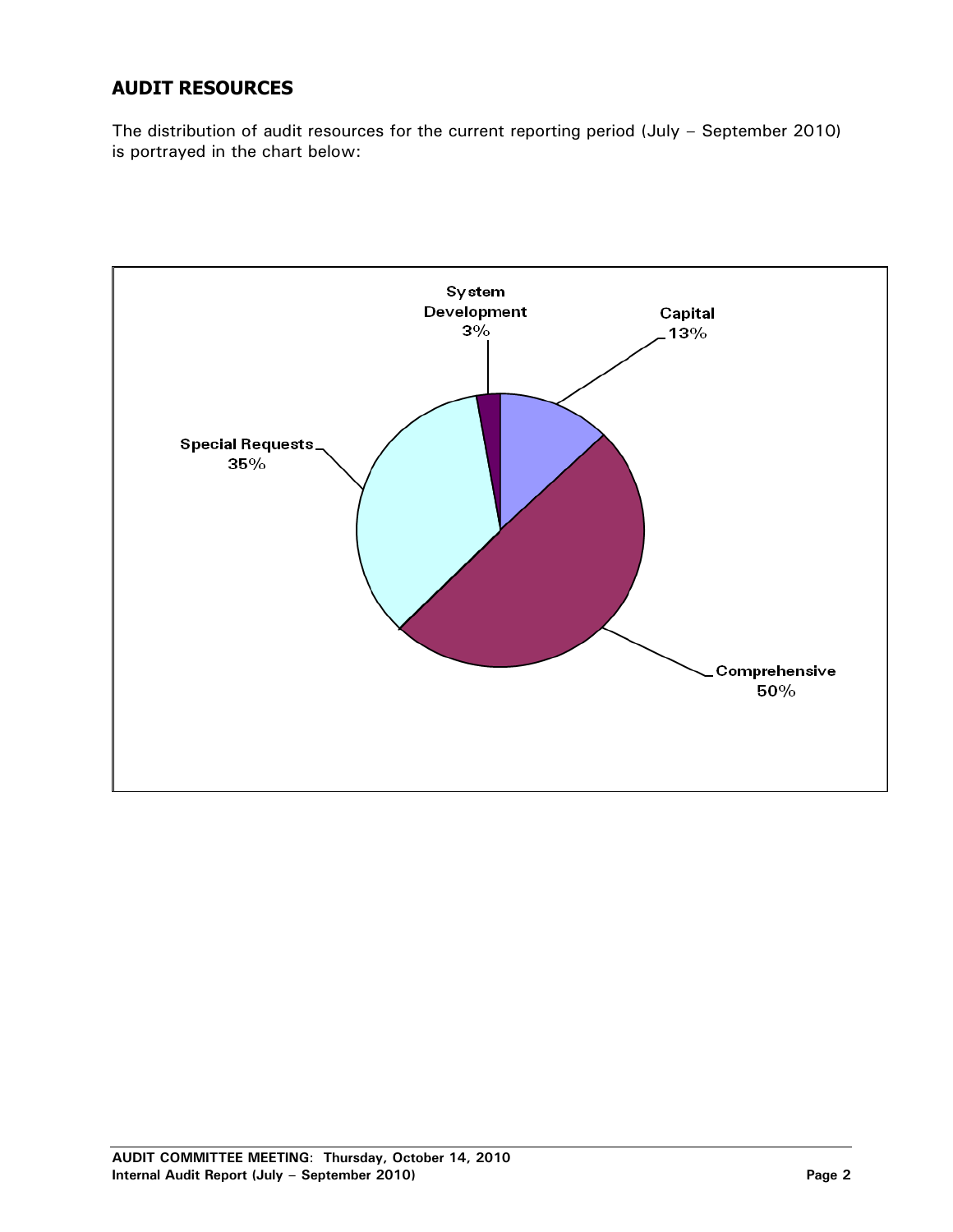## **STATUS OF COMPREHENSIVE AUDITS**

|                                                                                 | <b>PLANNED</b> | <b>IN PROGRESS</b> | <b>COMPLETED</b> |  |  |  |
|---------------------------------------------------------------------------------|----------------|--------------------|------------------|--|--|--|
| <b>2009 AUDIT PLAN</b>                                                          |                |                    |                  |  |  |  |
| Employment Services/Administration Planning & Development                       | $\sqrt{}$      | $\sqrt{}$          |                  |  |  |  |
| Station/Tunnel/Building Equipment/Plant Maintenance Engineering                 | $\sqrt{}$      | $\sqrt{ }$         |                  |  |  |  |
| Harvey Shop                                                                     | $\sqrt{ }$     | $\sqrt{}$          |                  |  |  |  |
| <b>Station Operations/Collectors</b>                                            | $\sqrt{}$      | $\sqrt{ }$         |                  |  |  |  |
| S/E/C Department - Signals                                                      | $\sqrt{ }$     |                    | V                |  |  |  |
| Duncan Shop/Fleet Management                                                    | $\sqrt{ }$     | $\sqrt{}$          |                  |  |  |  |
| <b>Graphic Services</b>                                                         | $\sqrt{ }$     | $\sqrt{}$          |                  |  |  |  |
| <b>2010 AUDIT PLAN</b>                                                          |                |                    |                  |  |  |  |
| Greenwood Shop/Equipment Control Desk/Maintenance Engineering                   | $\sqrt{ }$     | $\sqrt{ }$         |                  |  |  |  |
| <b>Finance: Capital Projects</b>                                                | $\sqrt{ }$     |                    |                  |  |  |  |
| General Secretary's Office                                                      | $\sqrt{ }$     |                    |                  |  |  |  |
| <b>ITS - Client Services</b>                                                    | $\sqrt{ }$     |                    |                  |  |  |  |
| M&P - Controlled Stores                                                         | $\sqrt{ }$     | $\sqrt{}$          |                  |  |  |  |
| E&C - Construction                                                              | $\sqrt{ }$     |                    |                  |  |  |  |
| Safety - Fire Safety & Emergency Planning/Occupational Hygiene &<br>Environment | $\sqrt{ }$     |                    |                  |  |  |  |
| Rail Transportation - Station Operations/Collectors (Carry-Forward 2011)        | $\sqrt{ }$     |                    |                  |  |  |  |
| S/E/C - Communications/Communications Engineering (Carry-Forward<br>2011        | $\sqrt{ }$     |                    |                  |  |  |  |
| ITS - Technical Services (Carry-Forward 2011)                                   | $\sqrt{ }$     |                    |                  |  |  |  |
| E&C - Engineering (Carry-Forward 2011)                                          | $\sqrt{}$      |                    |                  |  |  |  |